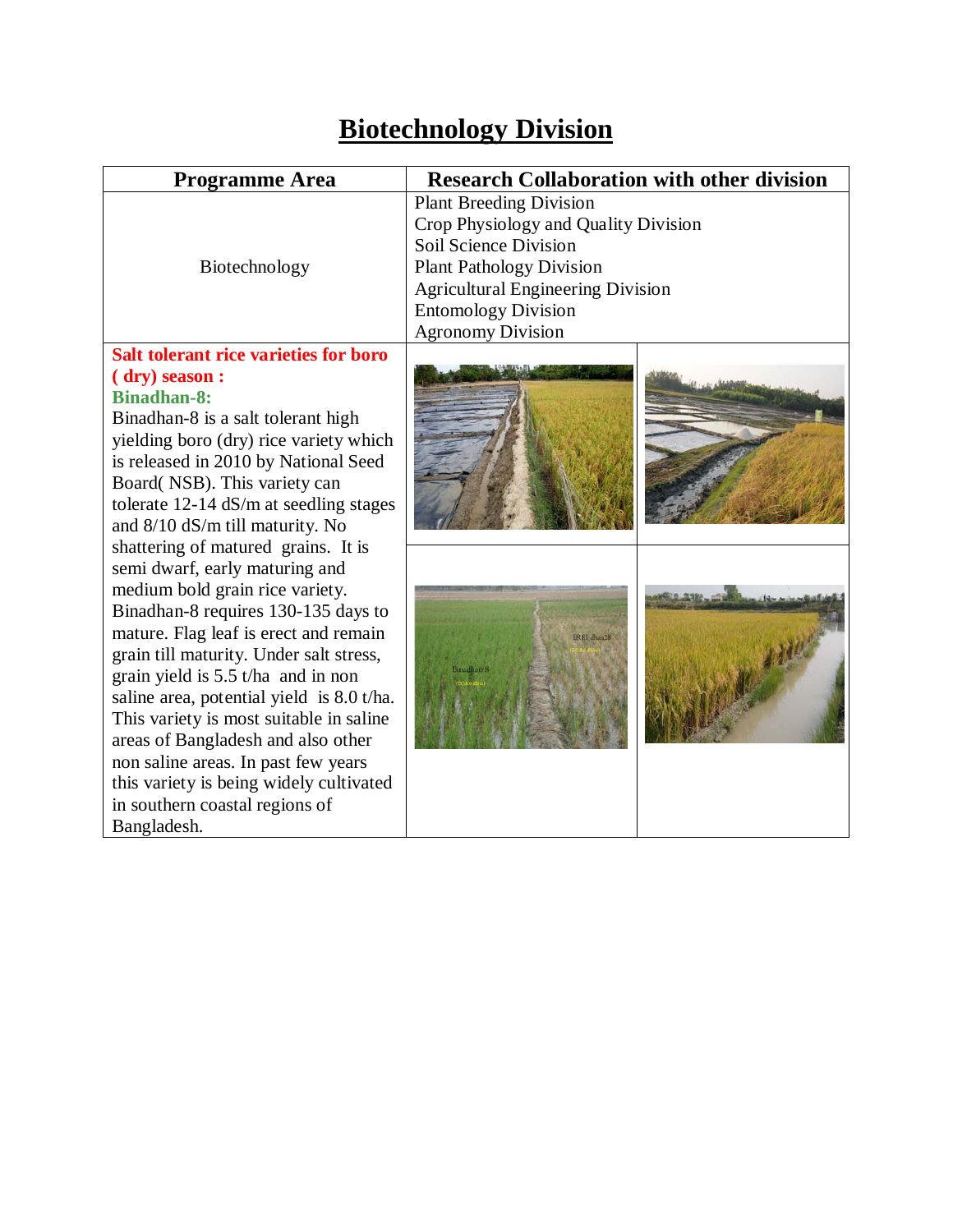#### **Binadhan-10:**

Binadhan-10 is a salt tolerant variety for boro season which can tolerate up to 12 dS/m of salinity. This variety is released in 2010 by National Seed Board( NSB). This variety is capable to produce 5-6 t/ha under salt stress. Binadhan-10 is early maturing (125- 130 days). Flag leaf is erect and remain grain till maturity. Trunks and stems are strong, sturdy and remain erect (no lodging) even in stormy weather and no shattering. Disease incidence and pest attacks are very low. In non saline condition, potential yield is 8.5 t/ha. Grain is medium bold and bright colour. This variety is an outstanding and most popular salt tolerant rice variety which is being widely cultivated in southern coastal regions of Bangladesh.

#### **Submergence tolerant rice varaities:**

#### **Binadhan-11:**

Binadhan-11is a submergence tolerant rice variety which is released in 2013. This variety can survive 25 days of complete submergence condition . It is an early maturing rice variety for aman season (duration 110-115 days) . This variety posseses green and erect flag leaves and leaves remain green till maturity. Medium long-slender grain and 1000-grain weight is 28.1 g. In submerged condition, average yield is 4.5 t/ha and 5.0-5.5 t/ha in non submerged condition.

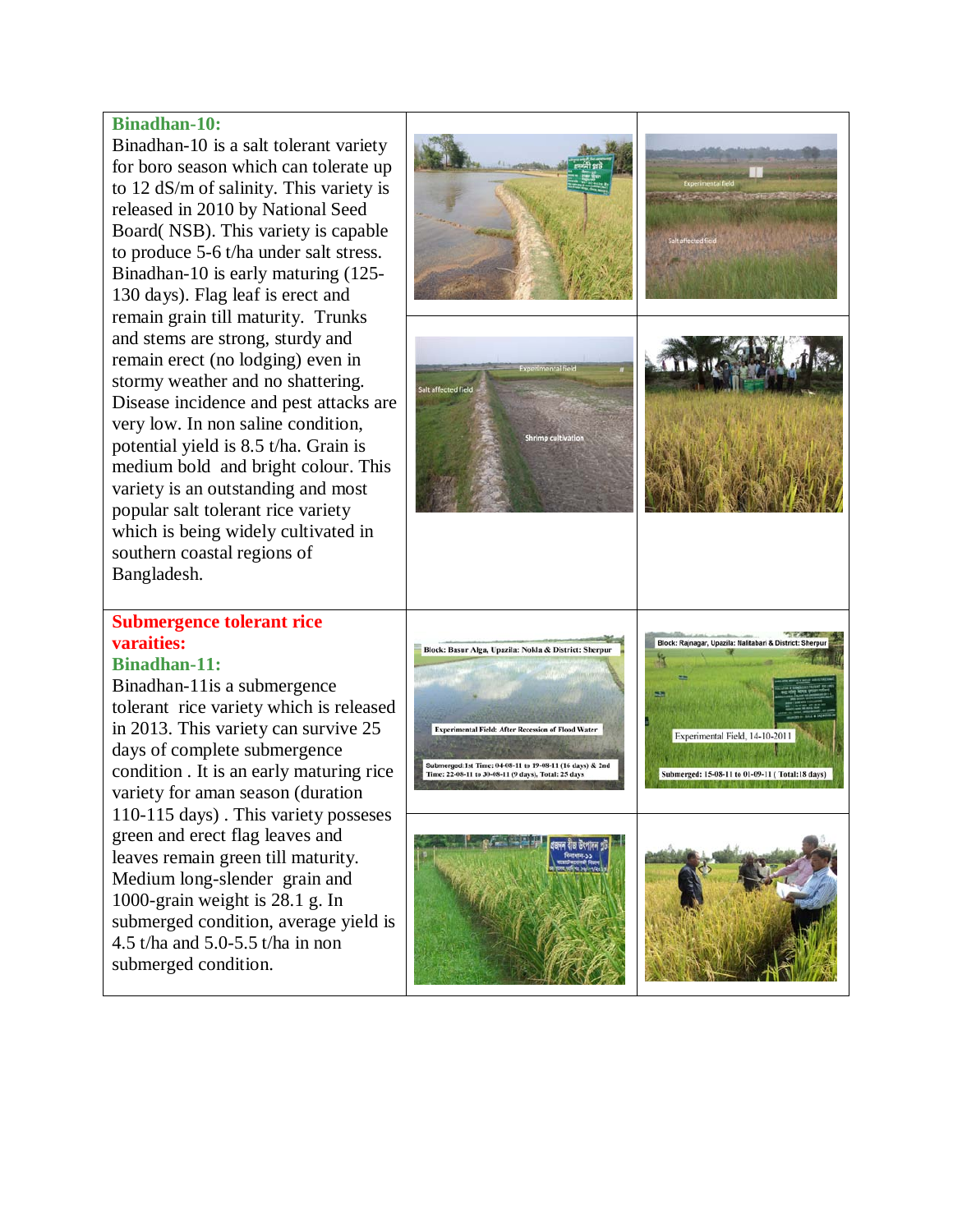#### **Binadhan-12:**

Binadhan-12 is a submergence tolerant rice variety for aman season, released in 2013. Under 25 days of complete submergence this variety can survive. In submerged condition, yield is  $3.5$  t/ha and  $4.0$ -4.5 t/ha in non submerged condition. Leaves remain green till maturity. Medium short grain and 1000 grain weight is 16.0 g. This is a minikit type rice variety.



#### **Premium quality rice variety: Binadhan-15:**

Premium quality and photoinsensitive aman rice variety which is released in 2014 by National Seed Board (NSB). Crop duration is 115- 120days. Medium and slender grain, 1000 seed weight 21.0 g. Average yield is 5.4 t/ha. Growing area is all over the country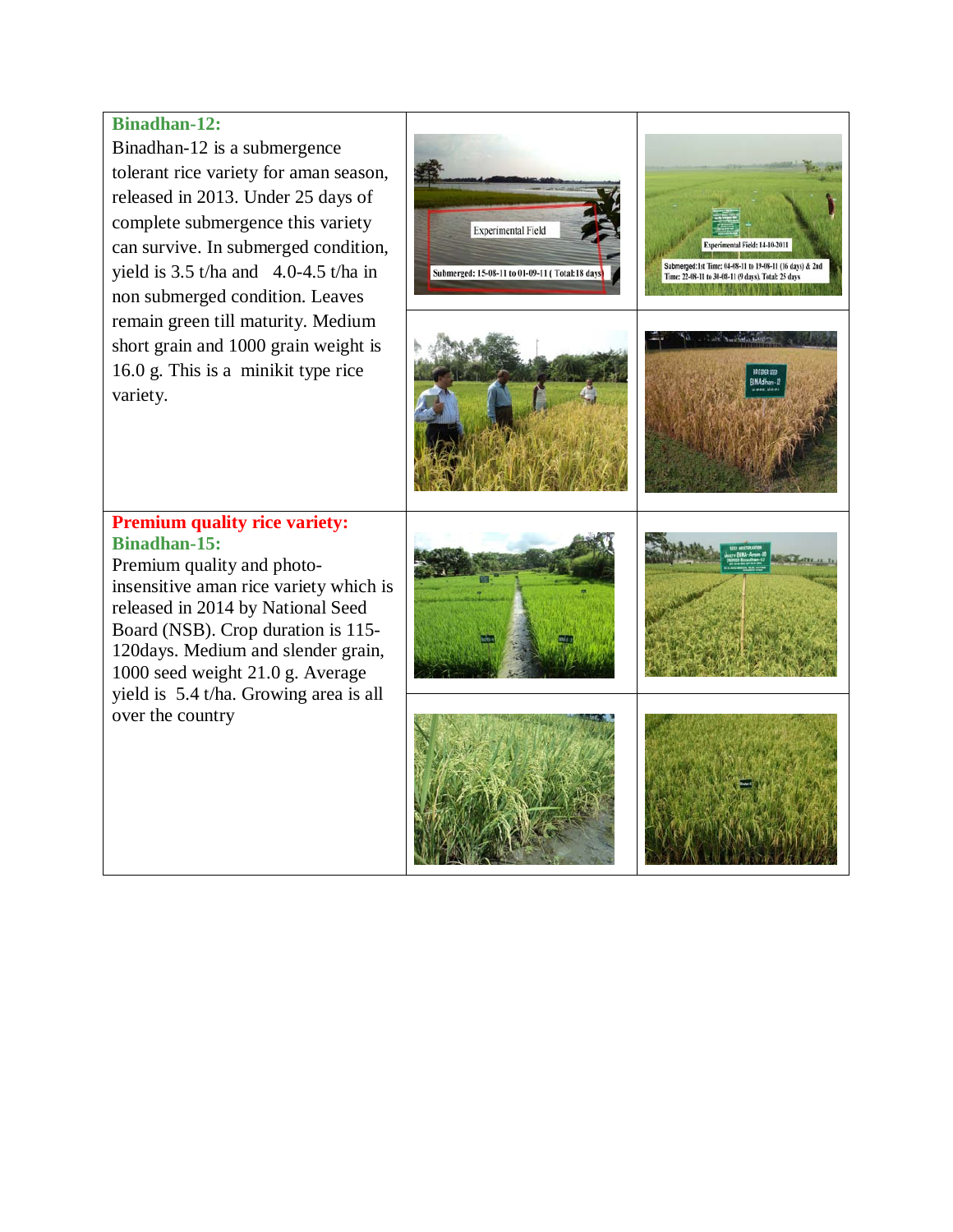#### **Short duration rice variety: Binadhan-16:**

Short duration and photo-insensitive aman rice variety which is released in 2014 by National Seed Board (NSB). Duration of this variety is 100-108 days, 8-10 days earlier than Binadhan-7, 1000 seed weight 27.4 g. Medium slender grain. Average yield is 5.6 t/ha. Growing area is medium to high land in all over the country. Different types of rabi crops, mustard and potatoes can be cultivated after harvest of this short duration variety.



# **MUTANTS IN PIPELINE**

#### **Proposed Binadhan-17GSR**

- **Suitable for Aman season**
- **Duration: 112-118 days**
- **Require less input**
- **Disease and insect tolerant**
- **Yield: 7.0 t/ha (average) in aman season**

## **Mutants of NERICA-4 and NERICA-10**

Four drought tolerant NERICA mutants  $(N_4/350/P-4(5), N_4/250/P-1(2), N_4/250/P2(6)-26,$  $N_{10}/350/P$ -5-4) has been selected from NERICA of Africa which is under experiment at Barind area in farmers level.

#### **Dual salt-submergence tolerant rice lines:**

Dual salt-submergence tolerant rice lines (B-10 and B-11) were selected which is under experiment at salt and submergence prone areas of farmer's field.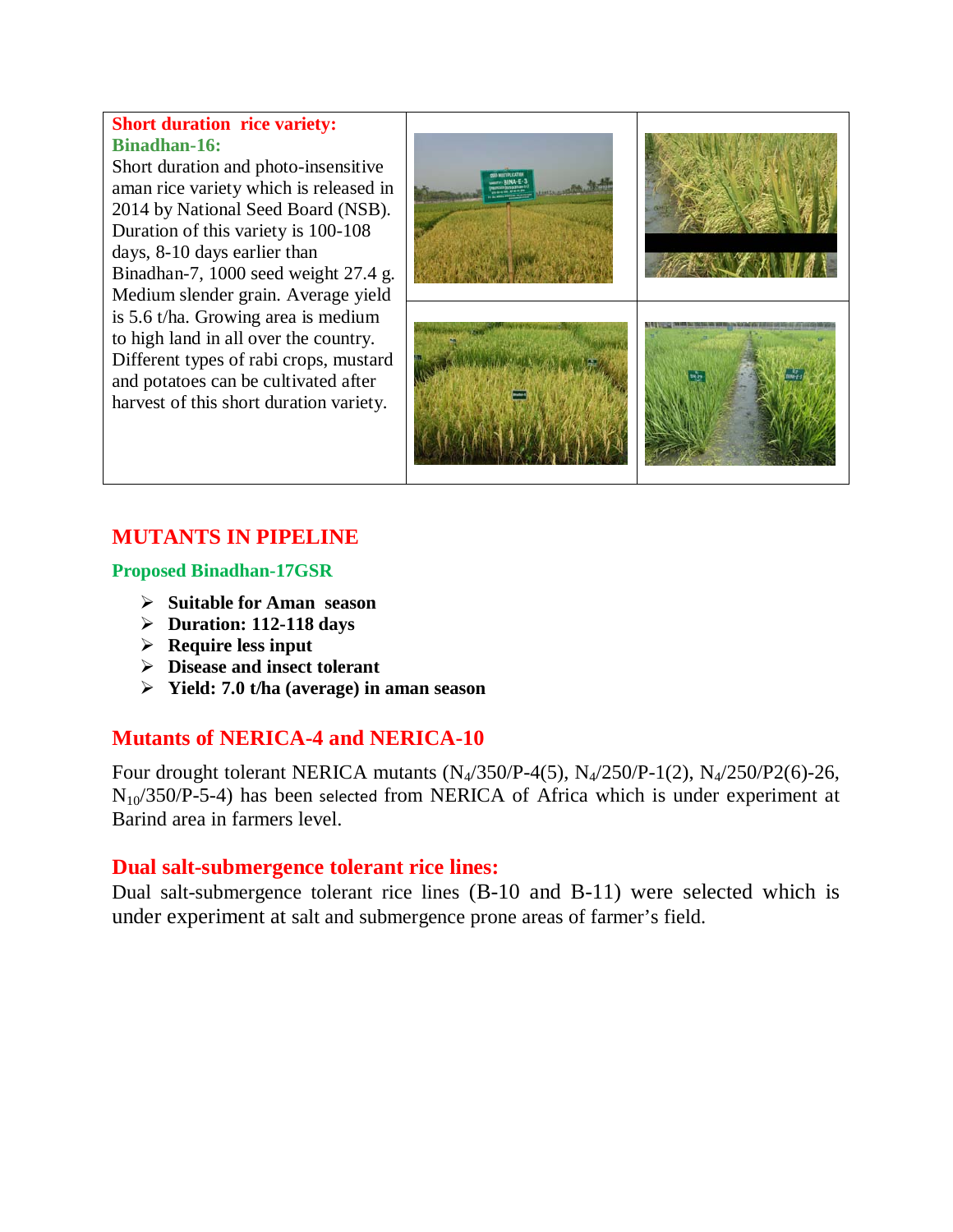# **Production Technology**

## **Land for cultivation:**

Loam and clay loam soil suitable for rice cultivation.

# **Regional adaptation:**

## **For salt tolerant variety:-**

Suitable for cultivation both saline and non-saline area. But yield is higher in nonsaline area.

## **For submergence tolerant variety:-**

Suitable for cultivation in flash flood free and flash flood prone areas in aman season. Flash flood prone areas where flood water stay for 20-25 days sustain of land suitable for cultivation of this variety. It gives more yield in flood free areas.

## **Seed selection and treatment:**

To obtain good yield use healthy and diseases free seed. For seed treatment use 25 g vitavax-200 for 10 kg seeds.

## **Seed rate:**

For rice cultivation 25-30 kg/ha or 10-12 kg/acre seed is needed.

# **Seedbed preparation:**

**Boro season:** Optimum time for seedbed is from November  $1<sup>st</sup>$  week to  $2<sup>nd</sup>$  week. (Mid kartik)

**Aman season:** Optimum time for seedbed is from June  $2<sup>nd</sup>$  week to July  $2<sup>nd</sup>$  week. (1-30 Agrahayan)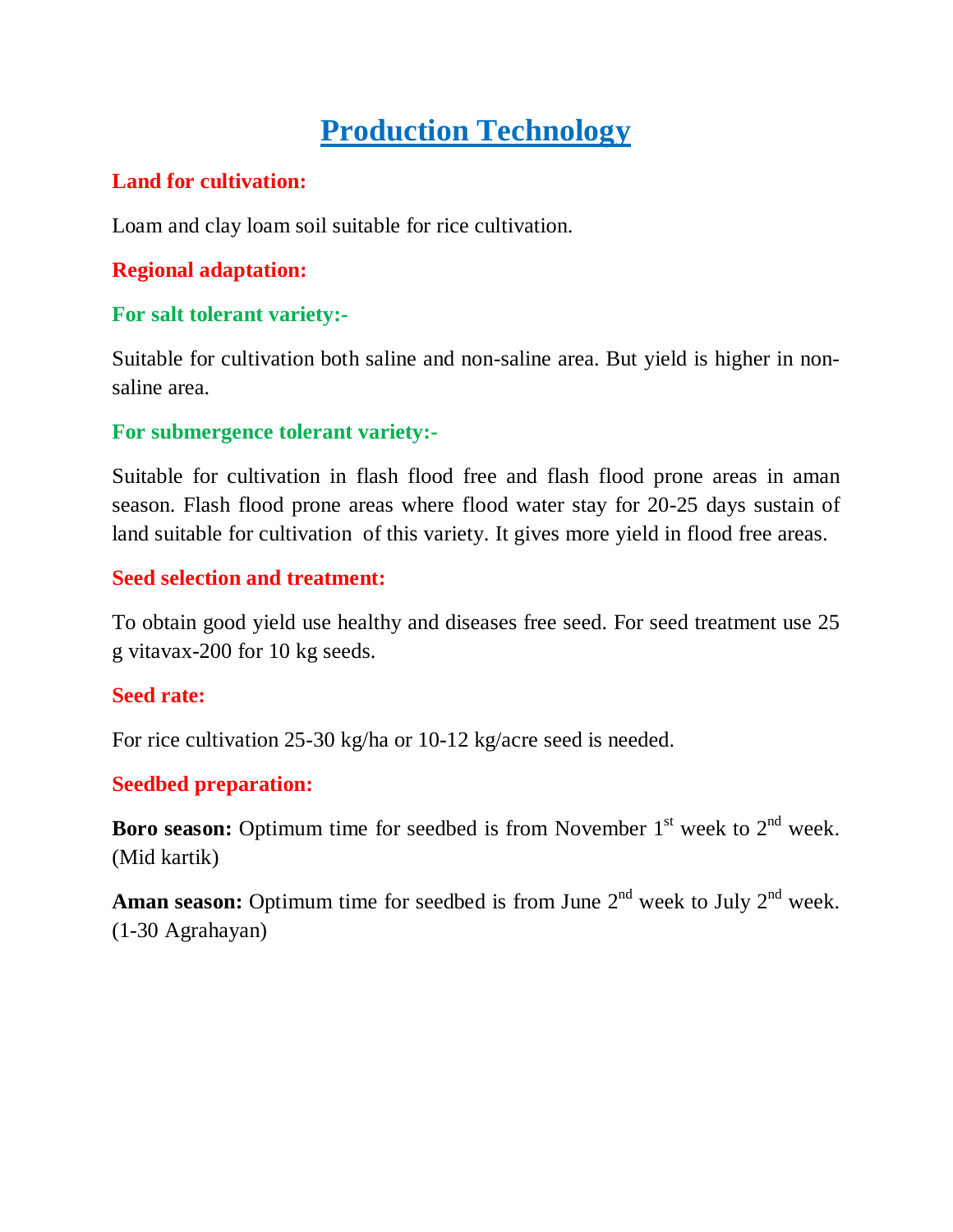# **Seedling age:**

| Variety     | Season      | Seedling  | Remarks                                                                                                                                                                                                        |
|-------------|-------------|-----------|----------------------------------------------------------------------------------------------------------------------------------------------------------------------------------------------------------------|
|             |             | age       |                                                                                                                                                                                                                |
| Binadhan-8  | <b>Boro</b> | $35-40$   | For better yield 35-40 days aged seedling<br>should be transplanted in 2/3 seedling per<br>hill from the month of December $2nd$ week to<br>$3rd$ week (End of Agrahayan to 1 <sup>st</sup> week of<br>poush). |
| Binadhan-10 | <b>Boro</b> | $30 - 35$ | Optimum time for transplanting 25-30 days<br>aged seedlings. For better yield transplanted<br>in $2/3$ seedling per hill. Short duration so<br>urea should be apply in optimum dose in<br>right time.          |
| Binadhan-11 | Aman        | $20 - 25$ | Transplant 20-25 days aged seedling to<br>cultivable next season crops                                                                                                                                         |
| Binadhan-12 | Aman        | $20 - 25$ | Transplant 20-25 days aged seedling.<br>Transplanting the aged seedlings will reduce<br>the yield.                                                                                                             |
| Binadhan-15 | Aman        | $20 - 25$ | Sowing seeds in between from last week of<br>June to 1 <sup>st</sup> week of July will facilitate to<br>cultivate the robi crops.                                                                              |
| Binadhan-16 | Aman        | $20 - 22$ | Short duration variety. Transplant 20-22<br>days aged seedlings. Due to earliness next<br>crops like wheat, potato, mustard and other<br>robi crops will be cultivated in time.                                |

# **Fertilizer application:**

Apply full dose of TSP, MOP, Gypsum and zinc during final land preparation. No need application of urea during final land preparation. Apply the recommended dose of urea into three split (7, 30 and 55 days) after transplanting. Application of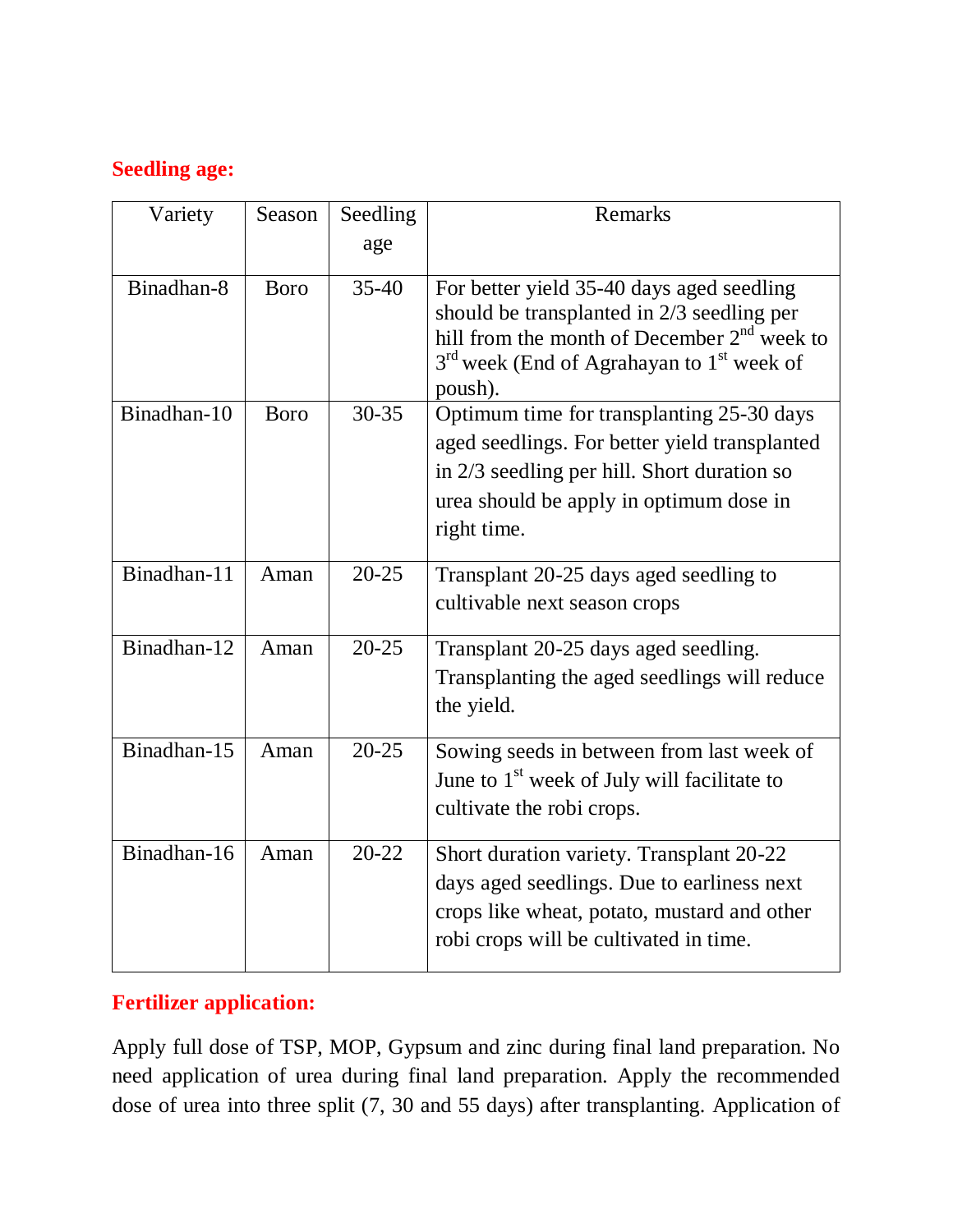type of urea varied upon the lifespan of variety. For short duration rice variety like Binadhan-11, Biandhan-12, Binadhan-15 and Biandhan-16 apply urea into two split (20 and 40 days). Follow leaf color chart during application of urea dose. Maintain 2-3 inch water and keep weed free during urea application.

## Fertilizers dose:

| Variety     | Land area   | Apply different fertilizer dose (kg) |             |            |                          |                          |
|-------------|-------------|--------------------------------------|-------------|------------|--------------------------|--------------------------|
|             |             | Urea                                 | <b>TSP</b>  | <b>MOP</b> | Gypsum                   | Zinc                     |
| Binadhan-8  | Per hectare | 217                                  | 110         | 70         | 45                       | 4.5                      |
|             | per acre    | 87                                   | 45          | 28         | 18                       | 1.8                      |
| Binadhan-10 | Per hectare | 217                                  | 110         | 70         | 45                       | 4.5                      |
|             | per acre    | 87                                   | 45          | 28         | 18                       | 1.8                      |
| Binadhan-11 | Per hectare | $150 -$<br>180                       | $110 - 120$ | $50 - 70$  |                          | $\overline{\phantom{0}}$ |
|             | per acre    | 60-72                                | 44-48       | $20 - 28$  | $\overline{\phantom{a}}$ | $\overline{\phantom{0}}$ |
| Binadhan-12 | Per hectare | $150 -$<br>180                       | $110 - 120$ | $50 - 70$  |                          |                          |
|             | per acre    | 60-72                                | 44-48       | 20-28      | $\overline{\phantom{a}}$ | $\overline{\phantom{a}}$ |
| Binadhan-15 | Per hectare | 148-<br>178                          | $111 - 124$ | $49 - 74$  | 49-59                    | $2.0 - 4.9$              |
|             | per acre    | 60-72                                | $45 - 55$   | $20 - 30$  | $20 - 24$                | $0.8 - 2.0$              |
| Binadhan-16 | Per hectare | 148-<br>178                          | 111-124     | 49-74      | 49-59                    | $2.0 - 4.9$              |
|             | per acre    | 60-72                                | $45 - 55$   | $20 - 30$  | $20 - 24$                | $0.8 - 2.0$              |

N.B: Fertilizer dose varied locationwise. Apply fertilizer according to local recommendation.

**Fertilizer application technique (for flood prone area):**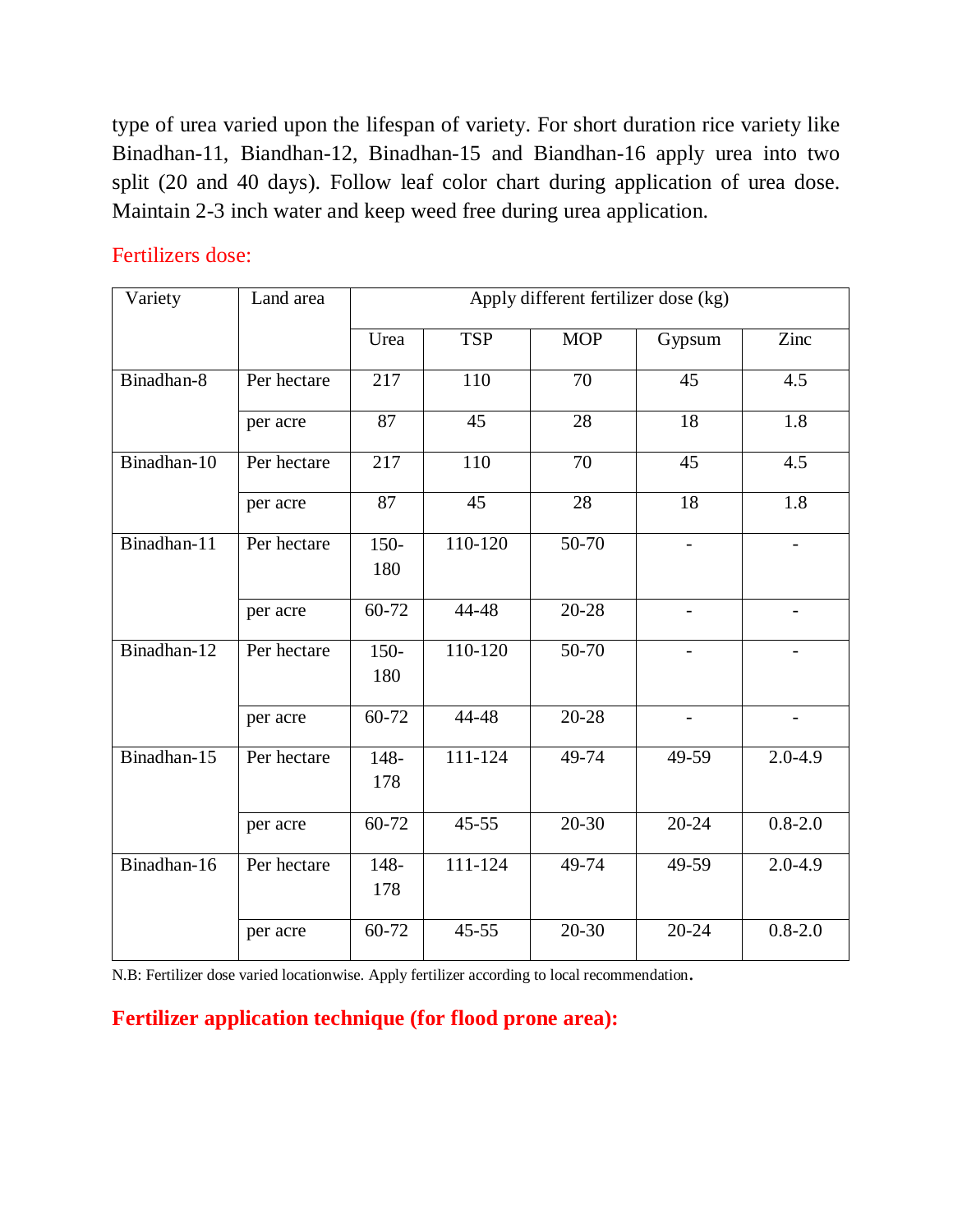If land is submergence with flood water application of fertilizer dose will be different. In this cause apply recommended dose of fertilizer during the final land preparation:

| Rice variety | Amount of<br>land | Apply different fertilizer dose (kg) |            |          |             |
|--------------|-------------------|--------------------------------------|------------|----------|-------------|
|              |                   | <b>TSP</b>                           | <b>MOP</b> | Gypsum   | Zinc        |
| Binadhan-11  | per acre          | $55 - 60$                            | $10 - 15$  | $8 - 12$ | $3.5 - 4.5$ |
| Binadhan-12  | per bigha         | $22 - 24$                            | $3 - 5$    | $3 - 4$  | $1.2 - 1.5$ |

If the flood occurs early growth stag of rice, recession of flood water after 10 days application of urea 45 kg/ha (18 kg/acre and MOP 23 kg/ha (9 kg/ha). After 20-25 days of  $1<sup>st</sup>$  split of urea application 45 kg/acre should be apply in  $2<sup>nd</sup>$  split. Application of urea varied according to soil fertility status in different locations.

## **Water management in submerge land:**

- 1. Take necessary steps to keep the land in well- drained.
- 2. Drainage the salt water make canal.

#### **Fertilizer management:**

- 1. Full doses of TSP, MOP and ½ dose of nitrogen fertilizer should be apply during final land preparation.
- 2. In boro/dry season rice crops need more nitrogen.
- 3. According to application of organic fertilizer, in aman season 30-60 kg/ha. and in boro season 60-90 kg/ha. nitogen fertilizer can be apply.
- 4. 30 kg zinc sulphate/ha. should be apply during final land preparation.

## **Take steps after recession of flood water:**

1. After recession of flood water silt and sand deposit over the leaf surface which cause the stomata closed and leaf burn. Clean water should be spray over the leaf surface after recession of flood water which will carry good result for the survive plant.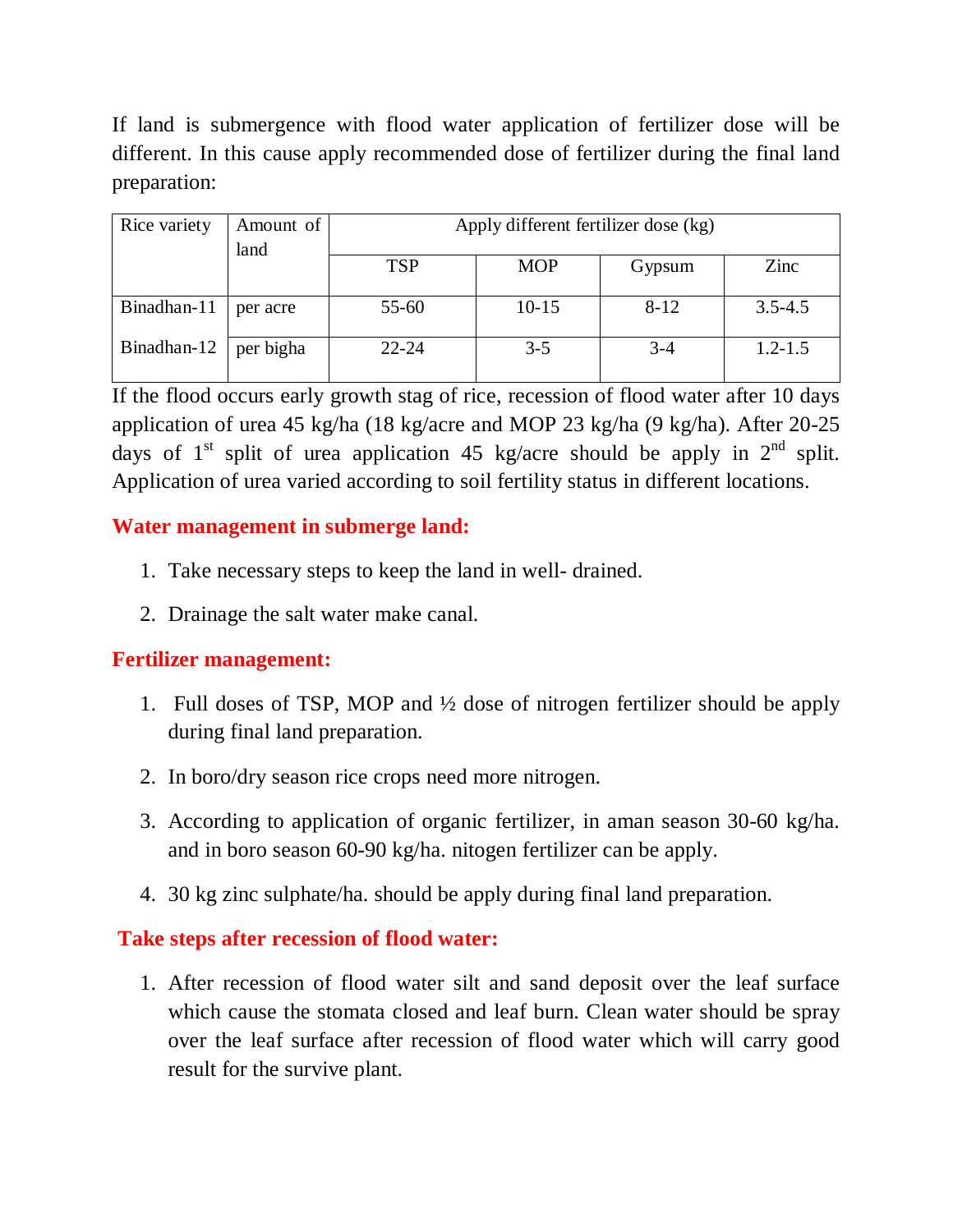- 2. After 7-10 days recession of flood water remove aquatic weeds, other weeds and rice rotted leaves from the fields.
- 3. Suitable for cultivation in flash flood free and flash flood prone area in aman season. Flash flood prone areas where flood water stay for 20-25 days sustain of land suitable for cultivation of this variety. It gives more yield in flood free area.
- 4. Normally in flooded field where water remain 10-14 cm is suitable for this varieties. But these varieties should not be cultivated in the field where water remains 35-40 cm.

## **Management of saline soil:**

Flashing the saline soil with non-saline water will reduce salinity during final land preparation. If the soil salinity 10dS/m during tillering, heading and ripening then flash the land with non- saline water. In saline soil two points should be remember-

- 1. To use quality seeds of salt tolerant variety
- 2. Seeds should be sown in non-saline condition.

#### **Disease and insect pest management:**

These varieties are less attack by disease and insect pest. If necessary, pesticides should be applied. This variety is moderately resistant to stem borer. Tilt 250 EC 1ml or Bavistin 1g mixed with per littre water should spray after appearance of sheath blight. To control blast Rinoson 50 EC or Topsin methyl 2ml mixed with per litter water should spray. IPM is the best method to control of insect pest. Diazinon-10 (granular) 6.8 kg/acre, Sobicron 25 EC 20 ml/10L for 200 m<sup>2</sup> area should be applied when rice field attack by stem borer, leaf sucking insect, grasshopper and other insect, or should be consult with nearest agricultural office.

#### **Harvesting and seed storing:**

After harvesting grain should be threshed in such a way that seeds of other rice varieties should not mixed. Seeds should be dried at 12-14% moisture level kept in steel, plastic or drum for 6-8 months. Seed storage container must be air tight.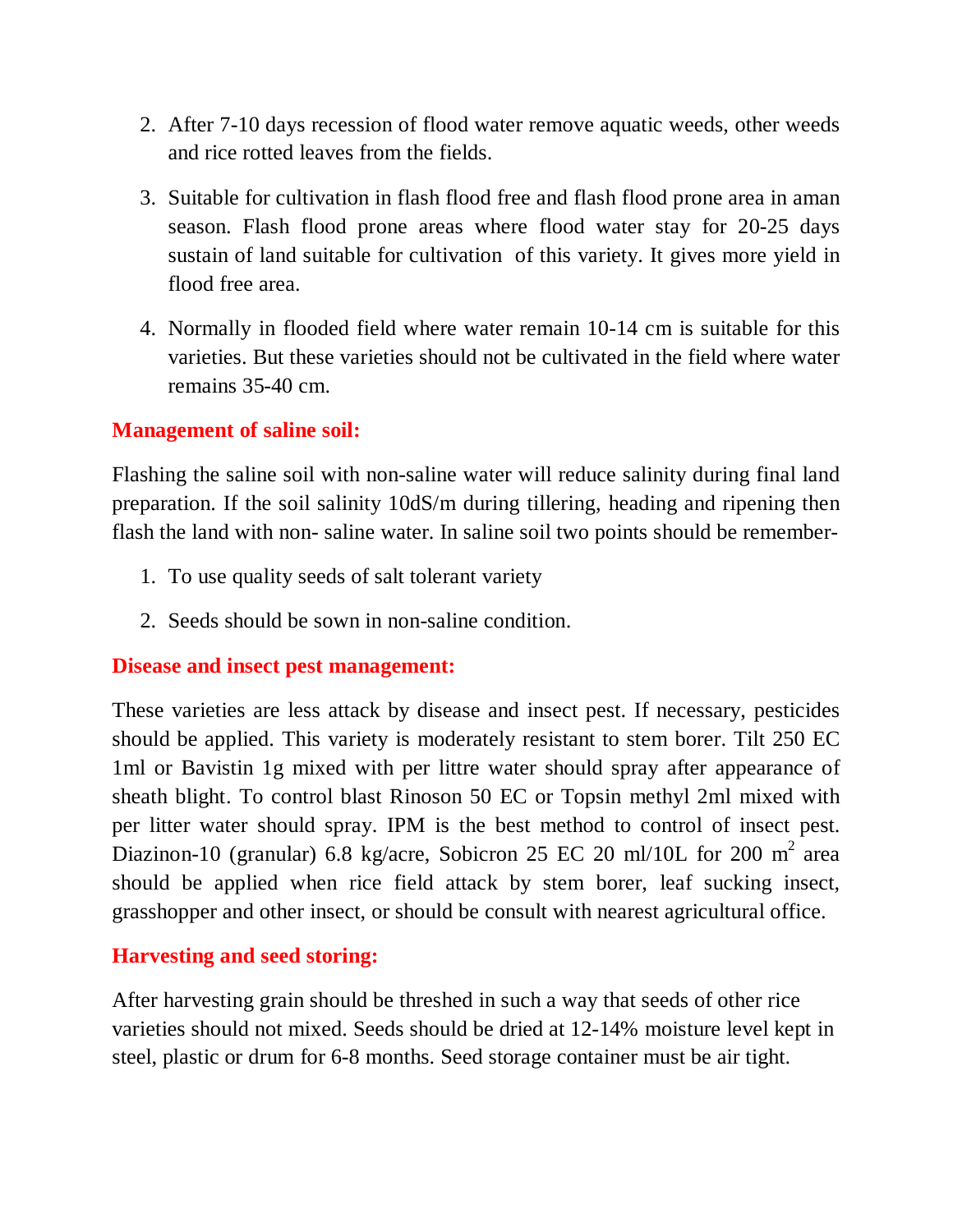#### Achievement:

1. Best Youngest Scientist Award-2012



- 2. Bangabandhu Jatiya Krishi Purashkar-1418
- 3. Outstanding Achievement Award-2014



১ ডিসেম্বর সোমবার ঢাকায় মন্ত্রিপরিষদ সভায় প্রধানমন্ত্রী শেখ হাসিনার কাছে<br>বাংলাদেশ পরমাণু কৃষি ইনস্টিটিউট-এর বিজ্ঞানী ড, মির্জা মোফাজাল<br>ইসলামকে বিশ্ব খাদ্য ও কৃষি সংস্থা (FAO) ও আন্তর্জাতিক পারমাণবিক শক্তি<br>এজেলি ও প্রযুক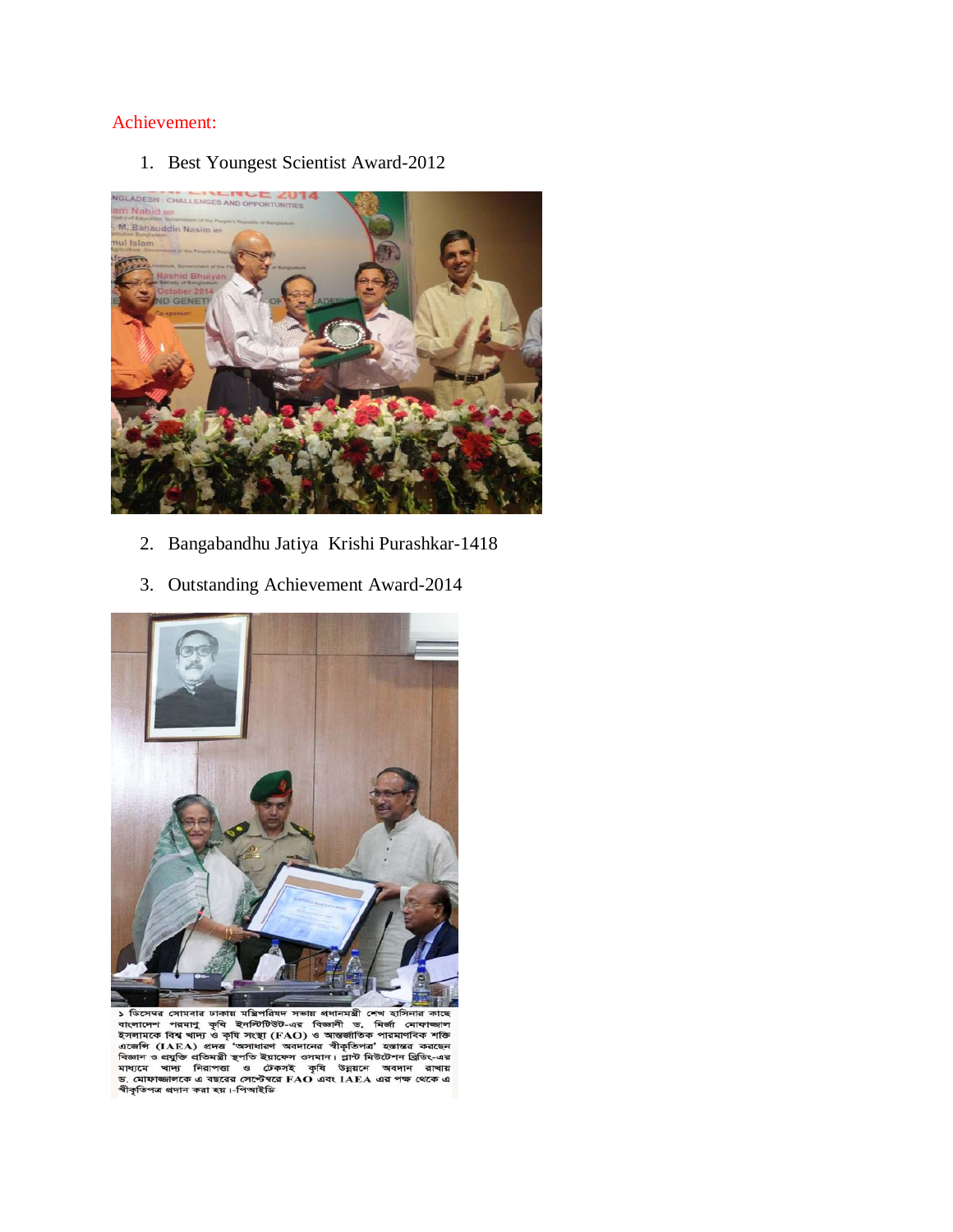#### **Scientists & staff information:**

| <b>Name</b>                    | <b>Designation</b>                             | Area of<br>Specialization                                                                                                      | No. of<br>Publicai<br>tion | <b>Telephone</b><br>(091)<br>$(091 -$<br>67601) | Mobile              | e-mail                    |
|--------------------------------|------------------------------------------------|--------------------------------------------------------------------------------------------------------------------------------|----------------------------|-------------------------------------------------|---------------------|---------------------------|
| Dr. Mirza<br>Mofazzal<br>Islam | Principal<br>Scientific<br>Officer and<br>Head | Plant Breeding,<br><b>Molecular Plant</b><br>Breeding,<br>Mutation<br>Breeding,<br>Molecular<br>Genetics and<br>Biotechnology. | 104                        | 091-66068<br>(Res.)                             | 01716-<br>280720    | mirza_islam@y<br>ahoo.com |
| Sultana<br>Razia               | Scientific<br>Officer                          | <b>Mutation Breeding</b><br>and Marker aided<br>Selection                                                                      | $\mathbf{1}$               |                                                 | 01950-<br>468646    | srazia2002@g<br>mail.com  |
| Md.<br>Ashraful<br>Islam       | Scientific<br>Officer                          | Mutation<br>Breeding,<br>Molecular<br>Genetics and<br>Biotechnology                                                            |                            |                                                 | $01671 -$<br>450833 | ashbina13@gm<br>ail.com   |
| Nazmul<br>Islam                | Scientific<br>Assistant -1                     | $\equiv$                                                                                                                       |                            |                                                 | 01719-<br>028281    | n.islambina@g<br>mail.com |
| S.M<br>Rashedul<br>Hoque       | Scientific<br>Assistant -2                     | $\frac{1}{2}$                                                                                                                  |                            | $091 -$<br>52363(Res.                           | 01712-<br>754296    | sumonkgb@gm<br>ail.com    |
| Md.<br>Nazmul<br>Hasan         | Lab<br>Assistant -1                            | $\overline{\phantom{a}}$                                                                                                       |                            |                                                 | 01731-<br>397444    |                           |
| Md.<br>Ramjan<br>Ali           | Field<br>Assistant -1                          | $\frac{1}{2}$                                                                                                                  |                            |                                                 | 01740-<br>570505    |                           |